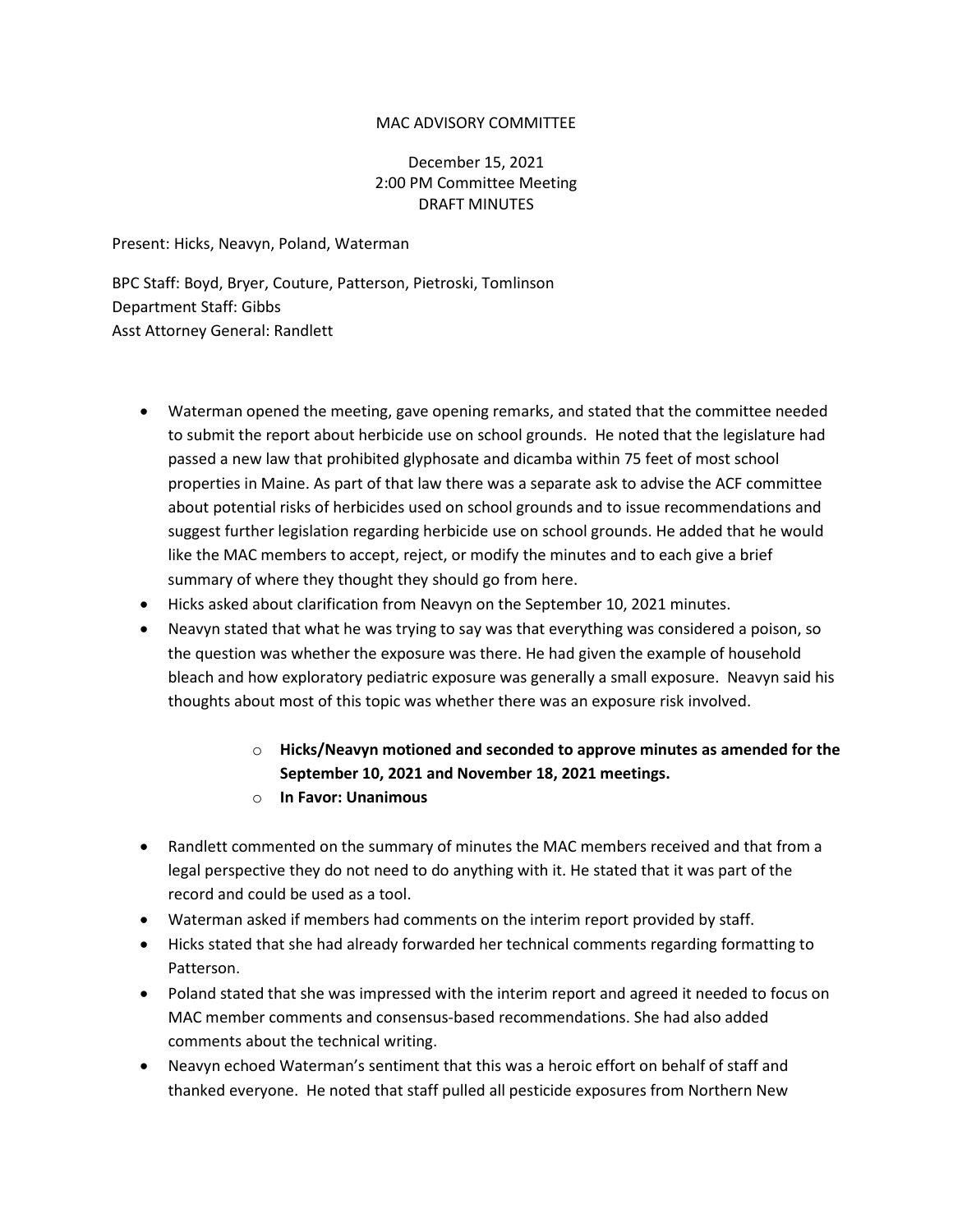England Poison Control Center, which were not many, and there were not any classified above a minor exposure. Neavyn stated that although they give recommendations it is mainly for acute exposures and management of overdoses. He said when talking about potential environmental exposures those were not commonly linked to an acute incident and were not something that people would call the poison center for. Neavyn stated that there had been no acute exposures or poisonings from herbicides on school grounds, but it did not necessarily mean it was not a problem because people generally would not call for a malignancy that arose from an exposure twenty years earlier.

- Waterman asked MAC members to put together their thoughts and recommendations on whether the report should be finalized, whether an interim report should be submitted, or whether more meetings were required.
- Hicks suggested that staff use numbers instead of percentages on the pie charts because percentages tended to imply that the numbers were much higher. Although she noted that more use and hazard data for herbicide use on school grounds could be collected she would stick with the interim report.
- Neavyn said he struggled with this and what was their actual recommendation. He said the problem was that there were so many chemicals and so much data to review about them it seemed premature to make an overarching recommendation. He recommended providing resources and time to review to come to a conclusion on whether specific herbicides should or should not be used on school grounds.
- Waterman suggested submitting the interim report and once the data Neavyn mentioned was collected then that could be forwarded to the legislature, rather than the MAC having to hash it over.
- Patterson stated that the MAC could request that staff collect additional information and report back to members via email and they still would not have to meet again. This would give the MAC an opportunity to sign off on the report before it was submitted to the legislature.
- Waterman commented that that was a potential way to satisfy various parties. He asked Neavyn his thoughts on sending an interim report.
- Neavyn stated he was on board with an interim report.
- Poland commented that proposing any legislation as part of this report would be premature and unwarranted. She asked if there should be an ongoing data collection effort for this purpose. Poland said that knowing there were IPM practices out there for schools already should we recommend the training of IPM practices be more robust instead of more legislation regarding specific products.
- Waterman said he thought the legislature had already spoken about their concern regarding the unknown risks of continuing to use herbicides on school grounds. He stated that in light of comments regarding acute versus chronic exposure he believed there was no safe lower level exposure to these cancer-causing agents, and that EPA reported that chemicals in soil and air can be absorbed by children. He said that the California Academy of Pediatrics recommended that the use of chlorpyrifos be banned and that was rejected by the EPA. Waterman stated that the EPA administration change last year was the only reason for the revocation of chlorpyrifos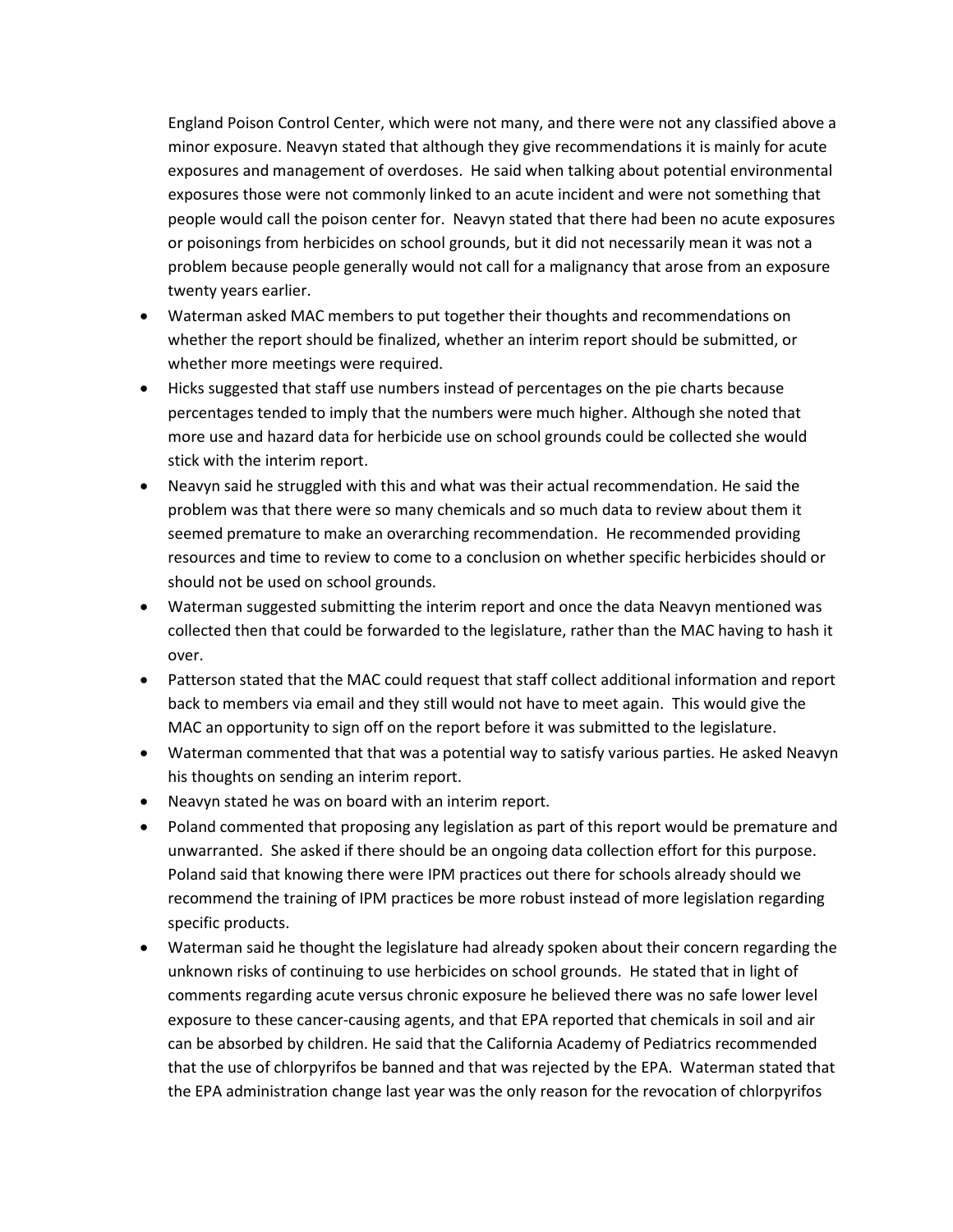food tolerances. He added that his point was he did not think we could know with 100% certainty what the effects of these pesticides would be and did not think we could trust the EPA to tell citizens the concerns. Waterman stated that the legislature should ban use of synthetic herbicides on Maine school grounds. He added that it sounded like Hicks had good grasp on additional data that should be collected

- Hicks stated that addendum F went a long way to putting a spreadsheet together, and that they needed to look at data that is also in EPA regulatory documents on non-occupational exposure to children. Hicks added that they should also look at the other use patterns and if they cannot find that data in EPA documents then she would suggest a label review.
- Waterman asked Neavyn what he would suggest as action steps
- Neavyn responded that beyond reviewing individual chemicals he felt additional considerations brought up in the draft report suggesting modifying the existing rule to make IPM a requirement would fit with trying to control exposure risk in children. He said his main concern was evaluating the risk of exposure and emphasis on reducing exposure was the message the legislature should receive.
- Poland stated that she had thought that IPM was a requirement and if it was not then it should be.
- Waterman agreed and stated that he had not been aware of the nuance of the IPM principles and that they should be mandatory. He stated that while acknowledging the importance of more information, he thought the MAC should wrap it up today. Waterman said as he understood it they would request further data be collected as Hicks recommended, including preparation of a spreadsheet on childhood exposure and chemical toxicity.
- Hicks recommended that IPM coordinators be trained more thoroughly because it was disturbing that six products were used that should not have been.
- Waterman requested that staff send the interim report to the Board for their review along with a recommendation to make IPM mandatory in Chapter 27, and that steps should be taken to provide more comprehensive training for IPM coordinators.

## o **Waterman/Hicks motioned and seconded for staff to submit the interim report to the Board of Pesticides Control.**

- o **In Favor: Unanimous**
- Hicks stated there should also be applicator training on recordkeeping.
- Poland stated that making IPM mandatory should be moved up to the actual 'recommendation' portion of the report.
	- o **Poland/Hicks motioned and seconded to make the use of IPM in schools mandatory.**
	- o **In Favor: Unanimous**